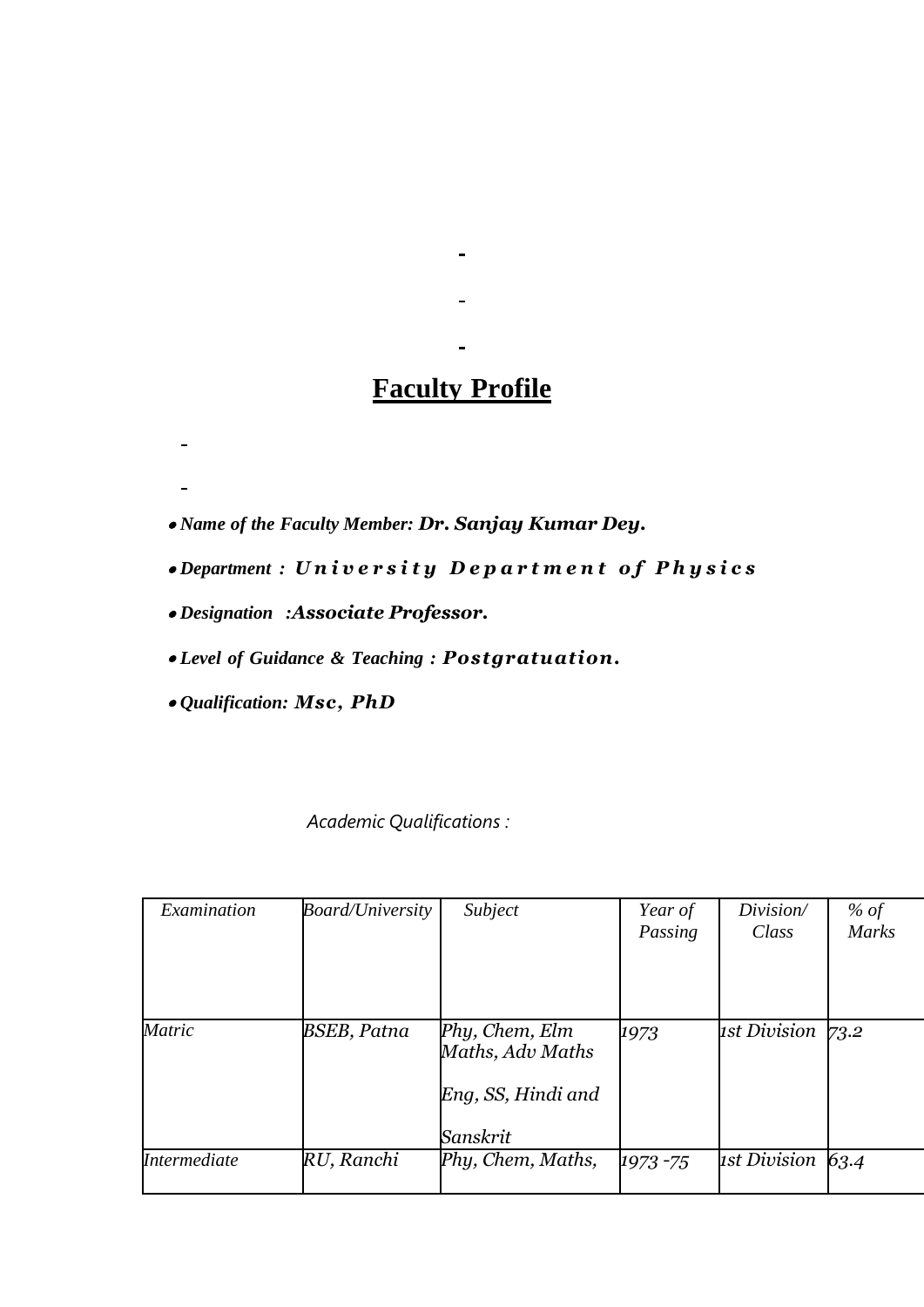|                      |            | Eng, MIL Hindi and<br>Biology.              |                 |           |      |
|----------------------|------------|---------------------------------------------|-----------------|-----------|------|
| <b>Graduation</b>    | RU, Ranchi | Physics Hons, Chem $1975 - 77$<br>and Maths |                 | 1st class | 66.0 |
| Post Graduate        | RU, Ranchi | Physics                                     | 1977-79         | 1st class | 62.6 |
| M.Phill              |            |                                             |                 |           |      |
| Ph.D                 | RU, Ranchi | Physics (Faculty of<br>Science)             | In Feb<br>2004. | Passed.   |      |
| <i><b>Others</b></i> |            |                                             |                 |           |      |

## *Career Profile*

| Teaching experience in years         | <b>Area of Specialisation</b>                                                       |                            |  |
|--------------------------------------|-------------------------------------------------------------------------------------|----------------------------|--|
|                                      | <b>Teaching</b>                                                                     | <b>Research</b>            |  |
| 40 years completed on<br>24/11/2021. | <b>Electronics and</b><br><b>Communication</b><br>as special paper<br>in MSc level. | <b>Theoretical Physics</b> |  |
|                                      |                                                                                     |                            |  |

*Research Guidance : M.Phil/Ph.D. /D.Sc. /D. Litt (May 2017 to till date):*

| Name of<br>Research<br><b>Scholar</b> | Registration No. &<br>Date                         | Topic of research work                                                          | <b>Present Status</b><br>( <i>No. of Ph.D.</i><br>awarded<br>$\log o$ ing) |
|---------------------------------------|----------------------------------------------------|---------------------------------------------------------------------------------|----------------------------------------------------------------------------|
| Nilanjan Sil                          | Registration No -<br>11634/95 & Date<br>28/07/2011 | Binding energy of<br><i>impurity states in a</i><br>cylindrical quantum<br>dot. | 01 Awarded.                                                                |
|                                       |                                                    |                                                                                 |                                                                            |

*Books authored/Edited/Co-Author Chapter in Book (May 2017 to til l date)*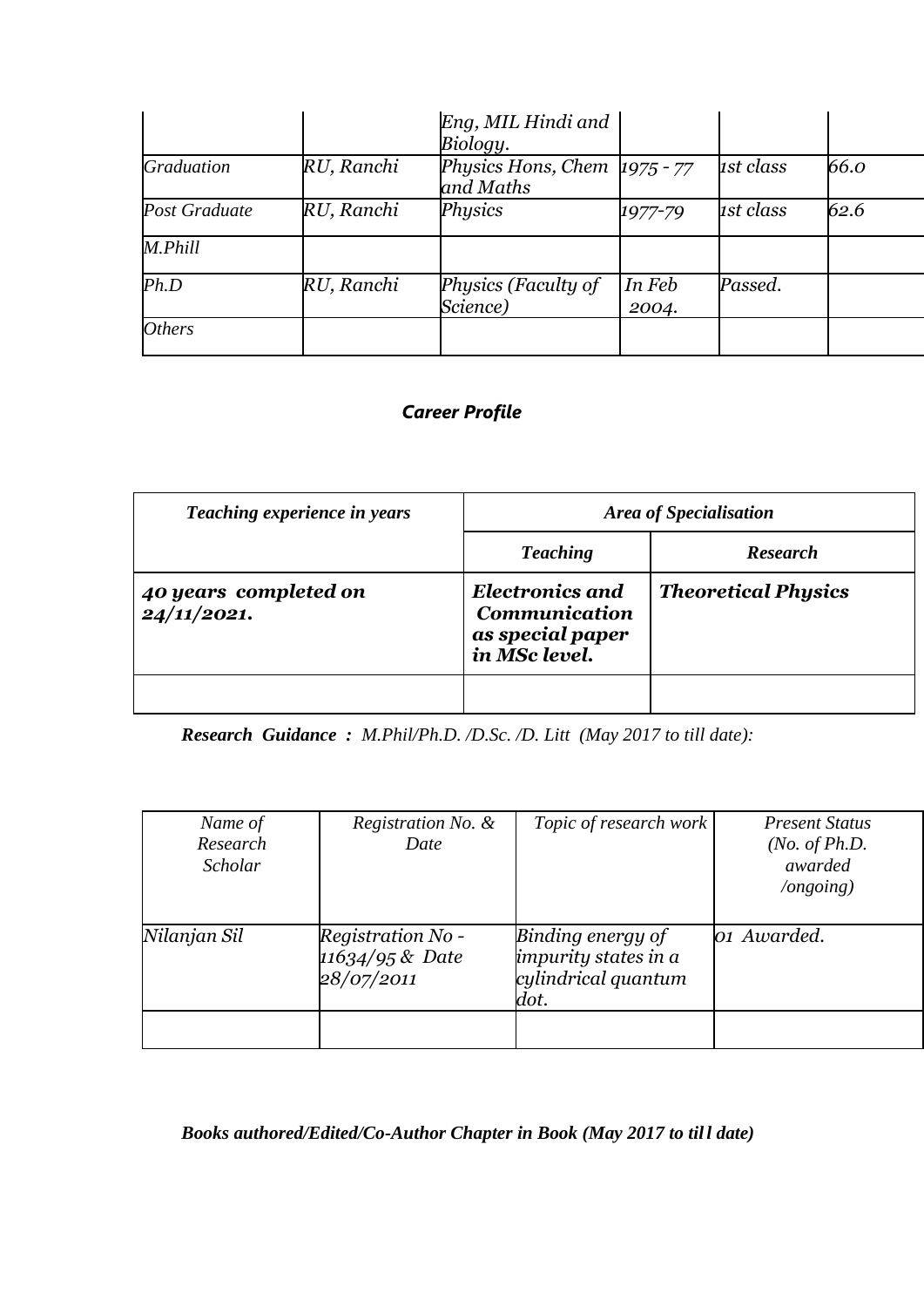| Name of Books Subject | Sole or Co- | <b>ISBN</b> | Date of     | Name of    |
|-----------------------|-------------|-------------|-------------|------------|
|                       | Author      |             | Publication | Publishers |
|                       |             |             |             |            |
|                       |             |             |             |            |
|                       |             |             |             |            |
|                       |             |             |             |            |

## *Number of Research papers published in Journals/Periodical (May 2017 to till date)*

| Sr. No. | Title with page Nos.                                                                                                                                  | <b>ISSN</b> | Name of Journal                                                               | Date of Publication                       |
|---------|-------------------------------------------------------------------------------------------------------------------------------------------------------|-------------|-------------------------------------------------------------------------------|-------------------------------------------|
| 01      | Perturbation method<br>for calculating<br>impurity binding<br>energy in an<br>inhomogeneous<br>cylindrical quantum<br>dot with dielectric<br>mismatch | 0304-4289   | Pramana -j.<br>phys(2018) 90:7<br>(Indian Academy of<br>Sciences).            | Published online on<br>18/12/2017         |
| 02      | Pages 1-6.<br>An overview of<br>multilayered coaxial<br>step index cylindrical<br>dielectric waveguides.<br>Pages: 40 - 48.                           |             | 2348-8034 Global Journal of<br><b>Engineering Sciences</b><br>And Researches. | Published in<br>February 2018.            |
| 03      | A Comparative study<br>of eccentric circular<br>and eliptical core<br>optical fibres<br>Pages: 101 - 111                                              | 2249-2976   | Pramana Research<br>Journal                                                   | Volume 8, Issue 10,<br>2018               |
| 04      | Modal propagation<br>characteristics of<br>mono-mode<br>polarization<br>maintaining optical<br>fiber with off centered<br>core.                       | 0973-1458   | Indian Journal of<br>Physics (Springer)                                       | Published online on<br>07th February 2020 |

*No. of seminars/conferences/workshop attended/organised (May 2017 to till date):*